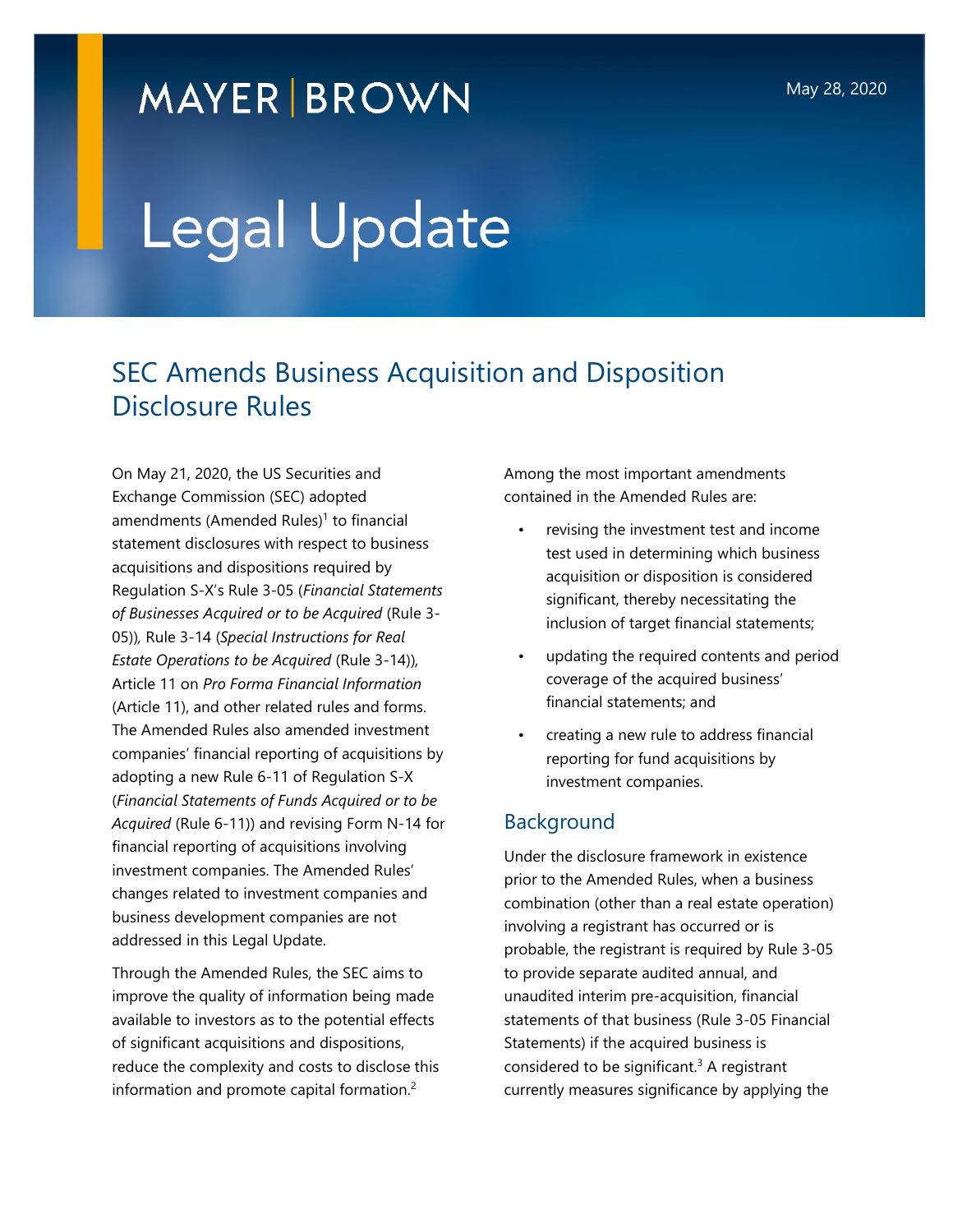investment, asset and income tests provided in the "significant subsidiary" definition in Regulation S-X's Rule 1-02(w), substituting 20% for the significance threshold. The specified periods of financial information that a registrant must provide depends on the relative significance of the acquisition to the registrant.

Pursuant to Rule 3-14, a registrant that has acquired a significant real estate operation (individually, or more than one in the aggregate) must file separate audited annual and unaudited interim abbreviated income statements (Rule 3- 14 Financial Statements) with respect to such acquired operation. Only one year of Rule 3-14 Financial Statements is required if (i) the real estate operation is not acquired from a related party, (ii) the registrant discloses the material factors considered in assessing the real estate operation and (iii) the registrant indicates it is not aware of material factors that would cause the reported financial information not to be indicative of future operating results. If any of these conditions is not met, the registrant must file three years of Rule 3-14 Financial Statements.

In addition to filing the requisite target historical financial statements, Article 11 also requires a registrant to prepare and file pro forma financial information reflecting the acquisition or disposition. This customarily includes a pro forma balance sheet and pro forma income statements. The pro forma financial information also reflects adjustments to show how the acquisition or disposition might have affected the financial statements had the transaction happened at an earlier time.

#### Highlights of the Amendments

Below we summarize several of the principal amendments to the existing disclosure framework contained in the Amended Rules.

#### *Investment and Income Tests*

In order to determine whether the acquired business' financial statements are required, a registrant must first determine if the acquisition is significant under Rule 3-05. As discussed above, registrants currently measure the significance by using the three tests prescribed by Regulation S-X: the asset test, investment test and income test.

Before the Amended Rules, the investment test considered an acquisition significant if the registrant's investments in the target exceed 20% of the registrant's total assets as of the end of the buyer's most recent fiscal year. In order to closely align the acquisition's economic significance to the registrant where both entities or business are not under common control, the Amended Rules now compare the registrant's investments in and advances to the acquired or disposed business to the aggregate worldwide market value of its voting and non-voting equity (aggregate worldwide market value). The aggregate worldwide market value is the average of the registrant's worldwide market value for voting and non-voting common stock calculated daily for the last five trading days of the registrant's most recently completed month prior to the earlier of either the registrant's announcement date or the acquisition's or disposition's agreement date. This amendment is expressly limited to acquisitions and dispositions. If the aggregate worldwide market value is not available, the registrant would continue to apply the investment test existing before the Amended Rules. Under the Amended Rules, "investments" include the fair value of contingent consideration if required to be recognized at fair value at the acquisition date under US GAAP or IFRS-IASB.

Before the Amended Rules, the income test considered an acquisition significant if the registrant's share of pre-tax income from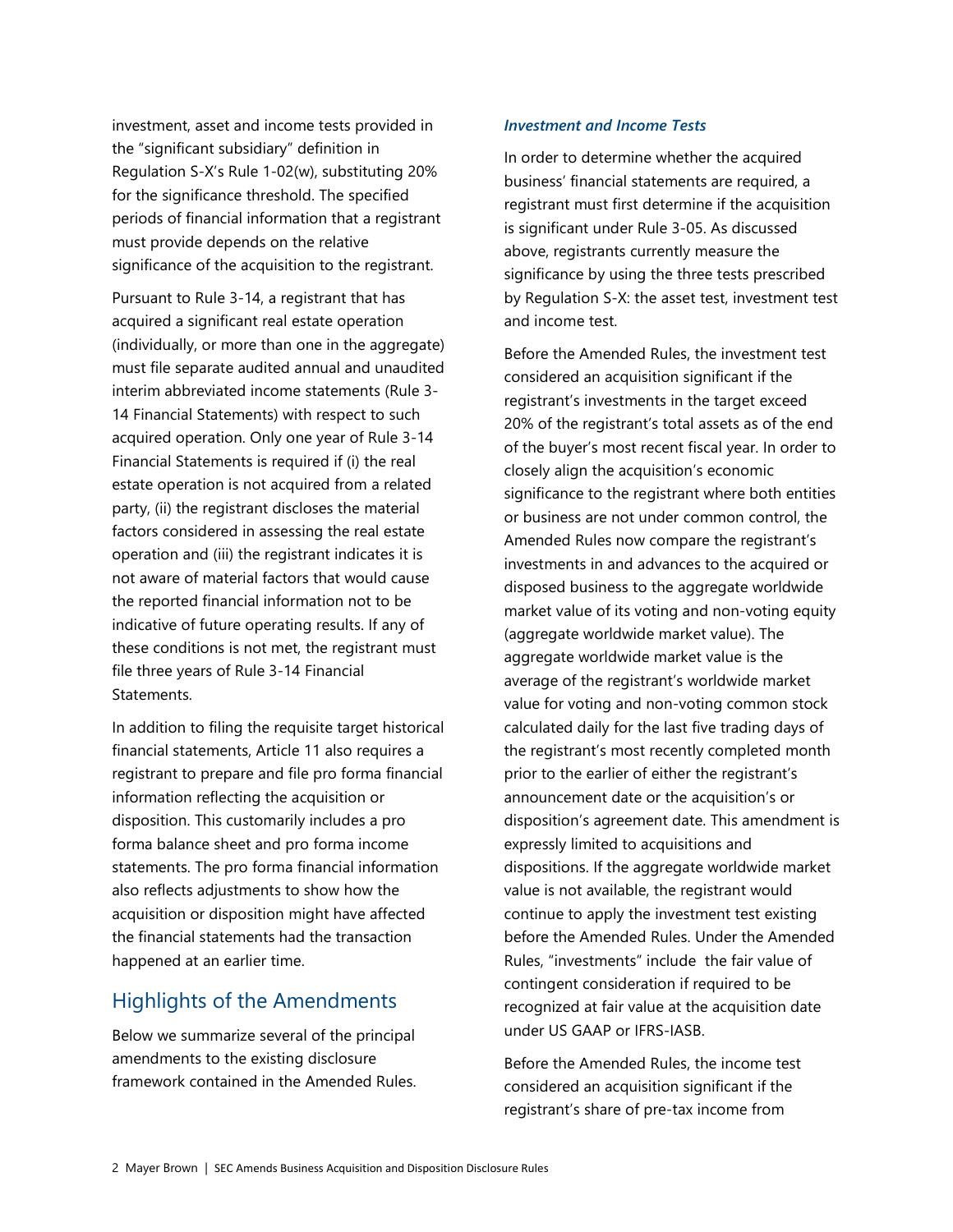continuing operations of the target exceeds 20% of its pre-tax income for the most recent fiscal year. To avoid immaterial acquisitions being deemed significant, the Amended Rules revised the income test by adding a new component (revenues less permitted expenses) which allows the deduction of intercompany eliminations from the target's total revenue from continuing operations when the registrant and the acquired business have material revenue in each of the two most recently completed fiscal years, and consider an acquisition significant only if both the existing and the additional components are exceeded. Therefore, when the revenue component of the income test applies, both the revenue and net income components must be exceeded to determine whether a subssidiary is signigicant.

#### *Financial Statements Submissions in General*

Before the Amended Rules, a registrant may be required to file Rule 3-05 Financial Statements relating to up to a three-year period, depending on the relative significance of the acquired or tobe-acquired business. The SEC has approved the Amended Rules (i) to limit the historical financial statement requirement to cover not more than two years of historical financial statements, (ii) to dispense with the filing of a third year of Rule 3- 05 Financial Statements for an acquisition exceeding 50% significance and (iii) to require financial statements for the "most recent" interim period rather than "any" interim period for acquisitions with significance that exceed 20% but not 40%.

The SEC recognizes the difficulty in, and costs associated with, preparing the required financial statements when a registrant acquires a business (as defined in Regulation S-X's Rule 11-01(d)), which does not constitute a separate entity, subsidiary or division (e.g., product line). The SEC will now allow the registrant to provide abbreviated financial statements prepared in

accordance with the presentation requirements prescribed in the Amended Rules (e.g., audited financial statements of acquired assets and assumed liabilities, and statements of revenues and expenses exclusive of corporate overhead, interest and income tax expenses), provided the following conditions, among others, are met:

- the total assets and total revenues (both after intercompany eliminations) of the acquired business constitute 20% or less of such corresponding amounts of the seller and its subsidiaries consolidated as of and for the most recently completed fiscal year;
- separate financial statements for the acquired business have not previously been prepared;
- the acquired business was not a separate entity, subsidiary, operating segment or division during the periods for which the acquired business financial statements would be required; and
- the seller has not maintained the distinct and separate accounts necessary to present (and it is impracticable for the seller to prepare) financial statements other than the abbreviated financial statements.

Rule 3-05 had been silent on industry-specific disclosures for acquisitions involving significant oil and gas producing activities. The Amended Rules create a new Rule 3-05(f) requiring a registrant in this sector to include in its Rule 3- 05 Financial Statements the disclosures specified in FASB ASC Topic 932 Extractive Activities – Oil and Gas on an unaudited basis for each full year of operations presented for the acquired or tobe-acquired business. Rule 3-05 Financial Statements may consist only of audited statements of revenues and expenses that exclude expenses not comparable to the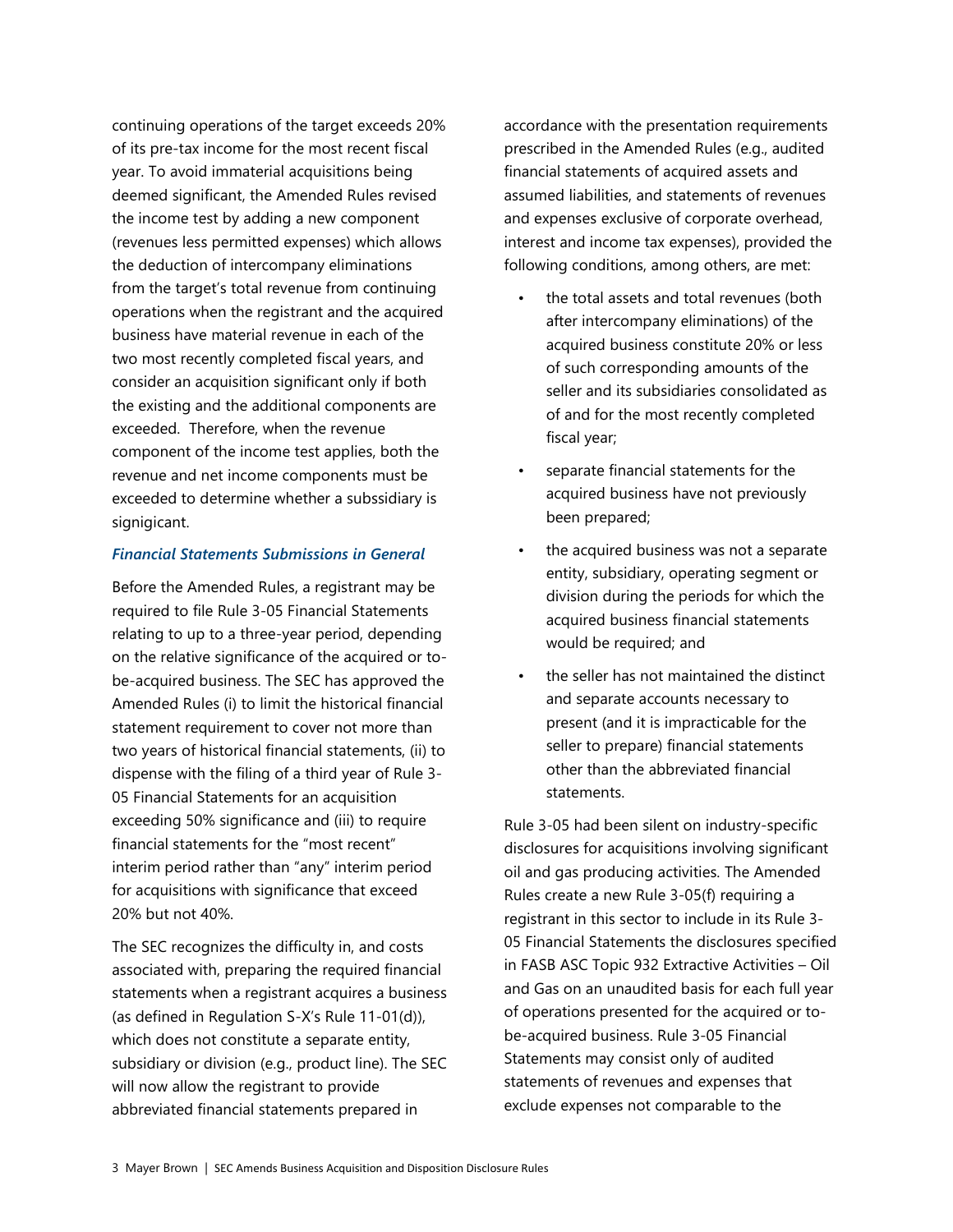proposed future operations, such as depreciation, depletion and amortization, corporate overhead, income taxes, and interest for debt that will not be assumed by the registrant or its subsidiaries consolidated if (i) substantially all of the revenues of the business are generated from oil and gas producing activities, (ii) the qualifying conditions of proposed Rule 3-05(e)(1) are met and (iii) the disclosures specified in Rule 3-05(e)(2)(iii) are provided.

As to which accounting standards to use in financial statement preparation, the Amended Rules now allow Rule 3-05 Financial Statements to be prepared in accordance with International Financial Reporting Standards as issued by the International Accounting Standards Board (IFRS-IASB) without reconciliation to U.S. GAAP if the acquired business would qualify to use IFRS-IASB if it were a registrant.

Upon effectiviness of the Amended Rules, Rule 3-05 Financial Statements are no longer required in registration statements and proxy statements once the acquired business is reflected in filed post-acquisition registrant financial statements for at least nine months. This eliminates the current requirement to provide the Rule 3-05 Financial Statements when these have not been previously filed or have been previously filed but the acquired business is of major significance.

#### *Pro Forma Financial Information*

The Amended Rules revised pro forma financial information requirements so that the adjustment criteria are broken out into three categories:

- "Transaction Accounting Adjustments" which reflect only the application of required accounting to the transaction;
- "Autonomous Entity Adjustments" which reflect the operation and financial position of the registrant as an

autonomous entity if it was previously part of another entity; and

 "Optional "Management's Adjustments" depicting synergies and dis-synergies of acquisitions and dispositions for which pro forma effect is being given, if management's opinion, such adjustments enhance understanding of the pro forma effects of the transaction. As a condition for presenting Management's Adjustments certain conditions related to the basis and form of presentation must be met.

#### *Financial Statements of Real Estate Operations*

The Amended Rules amended Rule 3-14 to define a *real estate operation* as "a business that generates substantially all of its revenues through the leasing of real property."

The SEC found no unique industry considerations that necessitate a differentiated approach for real estate businesses. In order to standardize and simplify the requirements for acquired businesses while retaining the industryspecific disclosure necessary for investors to make informed investment decisions, the SEC aligned Rule 3-14 with Rule 3-05 as to, among other things, the significance thresholds, years of required financial statements for acquisitions from related parties, timing of filings and the omission of Rule 3-14 Financial Statements in registration statements and proxy statements once the acquired real estate operation is reflected in filed post-acquisition registrant financial statements for at least nine months.

#### *Foreign Businesses*

Pursuant to the Amended Rules, Rule 3-05 Financial Statements may be prepared in accordance with IFRS-IASB without reconciliation to US GAAP if the acquired business would qualify to use IFRS-IASB if it were a registrant. In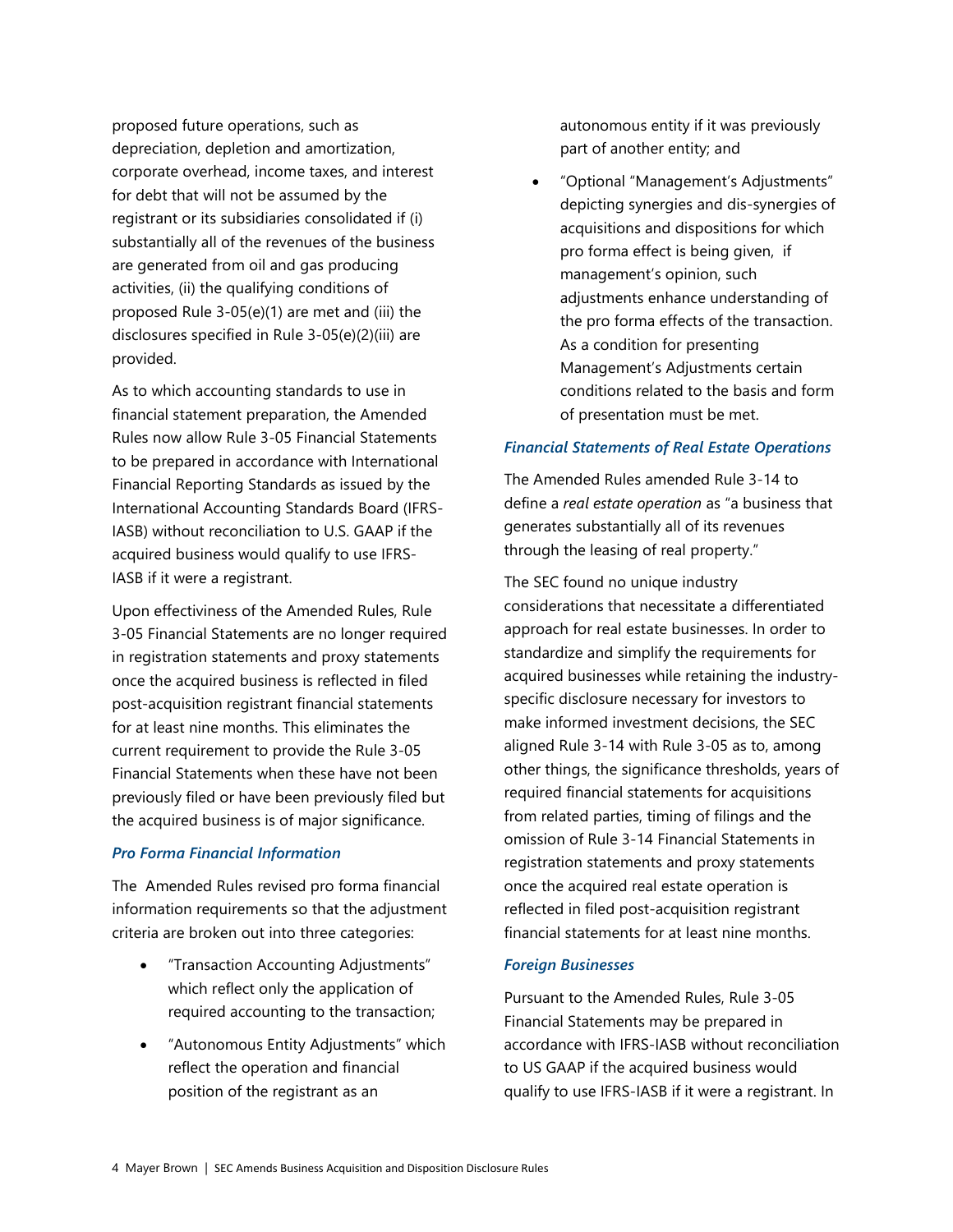addition, foreign private issuers that prepare their financial statements using IFRS-IASB to provide Rule 3-05 Financial Statements prepared using home country GAAP are permitted to reconcile to IFRS-IASB rather than US GAAP. The Amended Rules also permit an acquired business that would qualify as a foreign private issuer if it were a registrant to to IFRS-IASB rather than US GAAP when the registrant is a foreign private issuer that uses IFRS-IASB.

#### *Smaller Reporting Companies and Regulation A*

The Amended Rules revised Rule 8-04 of Regulation S-X to direct smaller reporting companies to Rule 3-05 for requirements relating to the financial statements of businesses acquired or to be acquired. However, the form and content of these financial statements would continue to be governed by Article 8. The revised Rule 8-04 would also apply to issuers relying on Regulation A.

#### Effectiveness and Transition

The Amended Rules are effective January 1, 2021.

Registrants will not be required to apply the Amended Rules until the beginning of their first fiscal year begininning after December 31, 2020 (the mandatory compliance date). Acquisitions that are probable or consumated after the mandatory compliance date must be evaluated for significance using the Amended Rules. Registrants filing initial registration statements are not required to apply the Amended Rules until an initial registration statement is first filed on or after their mandatory compliance date. In such initital registration statement, all probable or consummated acquisitions, including those consummated prior to the mandatory compliance date, must be evaluated for significance using the Amended Rules.

Registrants are allowed to voluntarily comply with the Amended Rules prior to their mandatory compliance date, provided they apply the Amended Rules in their entirety in advance from the date of early compiance date.

#### Practical Considerations

Previously the difficulties in timely preparing and filing the required financial statements for acquired businesses has adversely impacted the ability of some registrants to access the capital markets either to help pay for an acquisition or to fund other capital needs. However, the changes to Rule 3-05 coupled with the ability to voluntarily comply with the Amended Rules immediately could substantially reduce or eliminate this deterrence in many cases. Accordingly, registrants that recently completed or are in the process of completing a significant acquisition should seriously examine whether the Amended Rules will ease their ability to timely access the capital markets without the need to provide provide financial statements for the acquired business.

The accounting departments of public companies that engage, or are considering engaging, in acquisitions and dispositions should review the Amended Rules carefully to determine how they will impact upcoming disclosures.

Companies should assess how the Amended Rules would impact their disclosure to determine whether they want to voluntarily comply with the Amended Rules in advance of their mandatory compliance date, recognizing that voluntary compliance requires complete compliance.